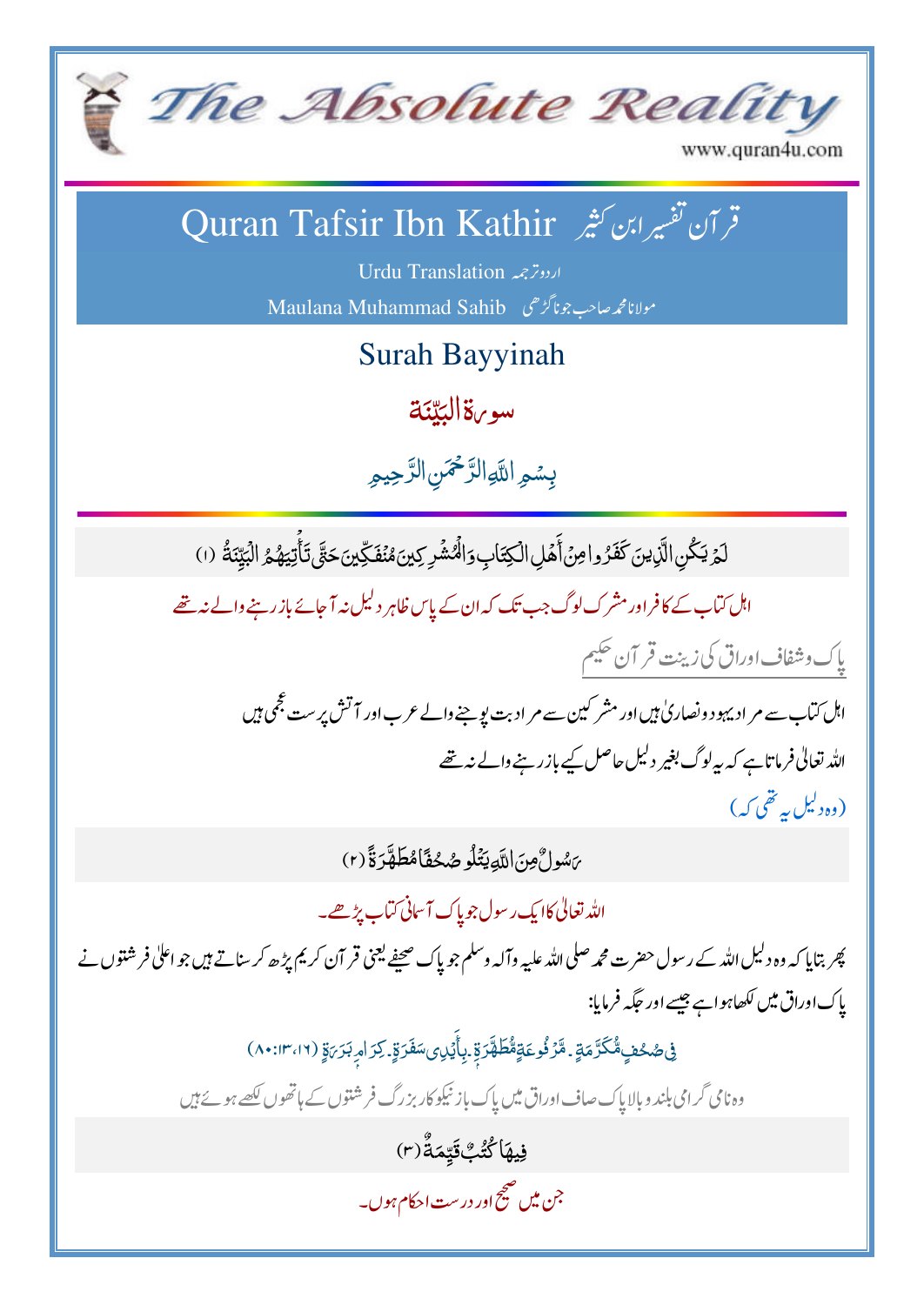فرمایا کہ ان پاک صحیفوں میں اللہ کی لکھی ہو ئی باتیں عدل واستفامت والی موجو د ہیں جن کے اللہ کی جانب سے ہونے میں کوئی شک وشبہ نہیں نہ ان میں کوئی خطااور غلطی ہو ئی ہے حضرت قمادۃً فرماتے ہیں کہ وہ رسول صلی اللہ علیہ وسلم عمد گی کے ساتھ قر آنی وعظ کہتے ہیں اور اس کی اچھی تعریفیں بیان کرتے ہیں ابن زيدٌ فرماتے ہيں ان صحيفوں ميں کتابيں ہيں استفامت اور عدل وانصاف والي وَمَاتَفَرَّقَ الَّذِينَ أُوتُوا الْكِتَابَ إِلَّامِنَ بَعْدِمَاجَاءَقُمُّ الْبَيِّنَةُ (٣) اہل کتاب اپنے پاس ظاہر دلیل آجانے کے بعد ہی(اختلاف میں پڑ کر) متفرق ہوگئے فرمایا کہ اگلی کتابوں والے اللہ کی حجتیں قائم ہو چکنے اور دلیلیں پانے کے بعد اللہ کے کلام کے مطالب میں اختلاف کرنے لگے اور حداحدا راہوں میں بٹ گئے جیسے کہ اس حدیث میں ہے جو مخلف طریقوں سے مر وی ہے: یہودیوں کے اکہتر فرتے ہوگئے اور نصر انیوں کے بہتر اور اس امت کے تہتر فرتے ہو جائیں گے سواا یک کے سب جہنم میں جائیں گے لو گوں نے یو چھادہ ایک کون ہے فرمایاوہ جواس پر ہو جس پر میں اور میر ے اصحاب ہیں وَمَاأُمِرُوا إِلَّالِيَعْبُدُوا اللَّهَ كُخْلِصِينَ لَهُ الدِّينَ حُنَفَاءَ انہیں اس کے سواکوئی تھم نہیں دیا گیا کہ صرف اللہ کی عبادت کریں اسی کے لئے دین کو خالص رکھیں۔ابراہیم حنیف کے دین پر پھر فرمایا کہ انہیں صرف اتناہی حکم تھا کہ خلوص اور اخلاص کے ساتھ صرف اپنے سیچے معبود کی عبادت میں لگے رہیں جیسے اور جگہ فرمایا: دَمَآ أَبْسَلْنَامِن قَبْلِكَمِن رَّسُولِ إِلاَّذُرِي إِلَيْهِ أَنَّهُلا إِلَهَ إِلاَّ أَنَأْ فَاعْبُدُونِ (٢١:٢۵) تجھ سے پہلے بھی ہم نے جتنے رسول بھیجے سب کی طرف یہی و حی کی کہ میرے سواکوئی معبود برحق نہیں تم سب صرف میر ی ہیءادت اسی لیے یہاں بھی فرمایا کہ یکسو ہو کر یعنی شر ک سے دور اور توحید میں مشغول ہو کر جیسے اور حکیہ ہے: دَاجْتَنِبُواْ الطَّغُوتَ ثَنَانِي كُلِّ أُمَّةٍ تَّسُولاً أَن اعْبُدُواْ اللَّهَ وَاجْتَنِبُواْ الطَّغُوتَ (١٦:٣١) ہم نے ہر امت میں رسول بھیجا کہ اللہ کی عبادت کر واور اللہ کے سوادوسر وں کی عبادت سے بیچو لحنَفَاءَ کی *یو*ری تفسیر سورہ انعام میں گذر چکی ہے جسے لوٹانے کی اب ضر ورت نہیں۔ وَيُقِيمُوا الصَّلَاةَوَيُؤَتُوا الزَّكَاةَ وَذَلِكَ دِينُ الْقَيِّمَةِ (٥) اور نماز قائم رکھیں اور ز کو ۃ دیتے رہیں یہی ہے دین سیدھی ملت کا۔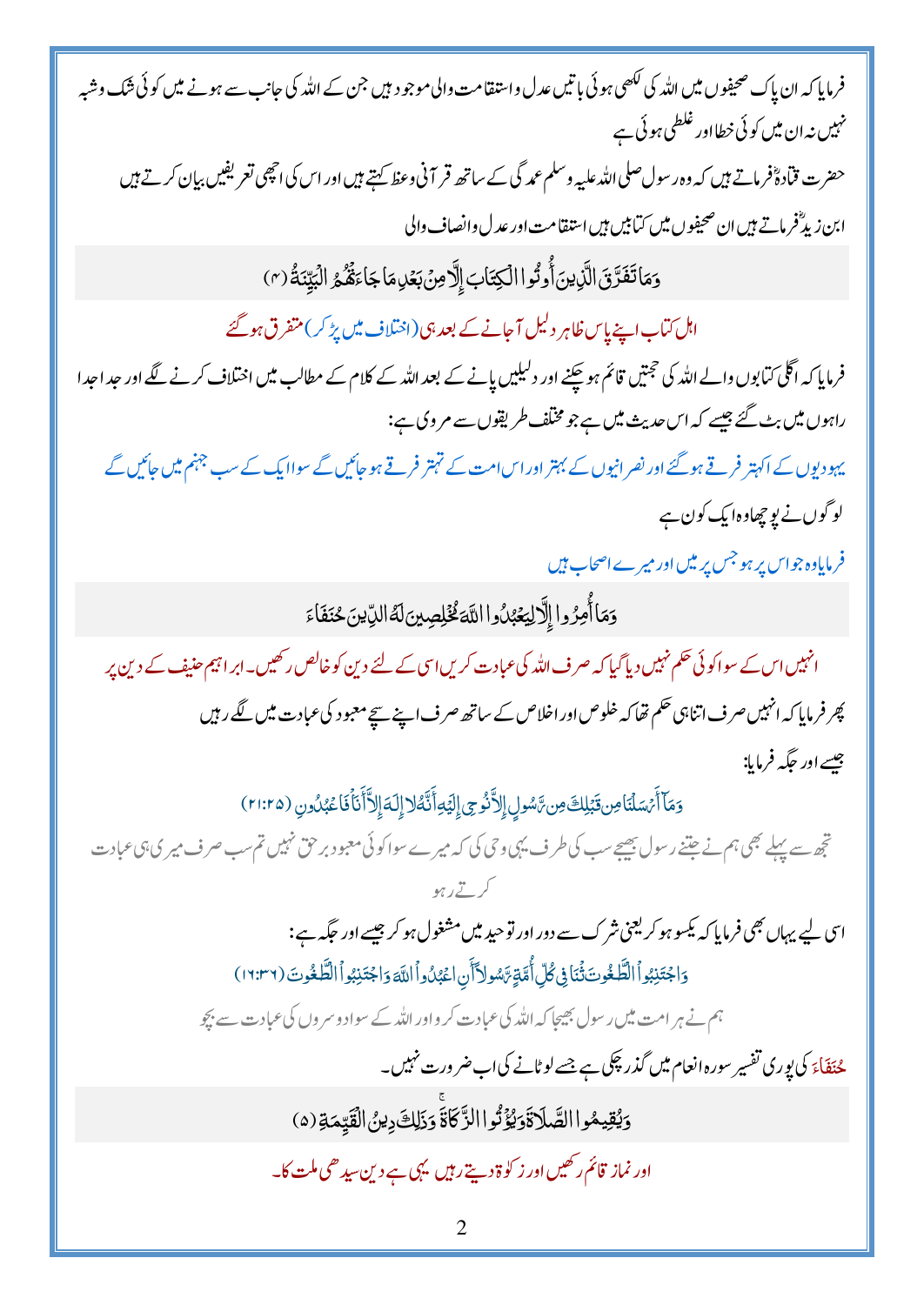پھر فرمایا نمازوں کو قائم کریں جو کہ بدن کی تمام عباد توں میں سب سے اعلٰی عبادت ہے اور ز کوۃ دیتے رہیں یعنی فقیر وں اور مختاجوں کے ساتھ سلوک کرتے رہیں یہی دین مضبوط سیدھادرست عدل والا اور عمد گی والا ہے۔ بہت سے آئمہ کرام نے جیسے امام زہر رُیَّ، امام شافعیؒ وغیر ہ نے اس آیت سے اس امر پر استدلال کیاہے کہ اعمال ایمان میں داخل ہیں کیو نکہ ان آیتوں میں اللہ تعالیٰ کی خلوص اور کیسوئی کے ساتھ کی عبادت اور نماز وز کوٰۃ کو دین فرمایا گیاہے۔ إِنَّ الَّذِينَ كَفَرُوامِنۡ أَهۡلِ الۡكِتَابِ وَالۡمُشۡرِكِينَ فِي نَارِ جَهَنَّحَ خَالِدِينَ فِيهَاۚ أُولَئِكَ هُمۡ شَرُّ الۡبَرِيَّةِ (٢) ہیشک جولوگ اہل کماپ میں سے کافر ہوئے اور مشر کین سب دوزخ کی آگ میں جائیں گے جہاں وہ ہمیشہ ہمیشہ رہیں گے بەلوگ بدىزىن خلائق ہيں ساری مخلوق سے بہتر اور بد تر کون ہے؟ الله تعالیٰ کافروں کا انجام بیان فرماتا ہے وہ کافر خواہ یہود و نصاریٰ ہوں یامشر کین عرب وحجم ہوں جو بھی انبیاءالله کے مخالف ہوں اور کتاب اللہ کے حجھٹلانے والے ہوں وہ قیامت کے دن جہنم کی آگ میں ڈال دیئے جائیں گے اور اسی میں پڑے ر ہیں گے نہ وہاں سے نکلیں گے نہ ر ہاہوں گے بیرلوگ تمام مخلوق سے بد تر اور کمتر ہیں إِنَّ الَّذِينَ آمَنُو ادَعَمِلُوا الصَّالِحَاتِ أُولِئِكَ هُمْ خَيْرُ الْبَرِيَّةِ (2) ہیشک جولوگ ایمان لائے اور نیک عمل کئے یہ لوگ بہترین خلا **ئق ہ**یں اللہ تعالٰی اپنے نیک بندوں کے انجام کی خبر دیتاہے جن کے دلوں میں ایمان ہے اور جو اپنے جسموں سے سنت کی بجا آوری میں ہر وقت مصروف رہتے ہیں کہ بہ ساری مخلوق سے بہتر اور بزرگ ہیں اس آیت سے حضرت ابوہریرہ رضی اللہ تعالیٰ عنہ اور علماء کرام کی ایک جماعت نے استدلال کیاہے کہ ایمان والے انسان فر شتوں سے نجفى افضل ہيں جَزَاؤُهُمْ عِنْدَىَ بِّهِمْ جَنَّاتُ عَدُنٍ تَجْرِي مِنْ تَخَتِهَا الْأَهَّاءُ خَالِدِينَ فِيهَا أَبَدَّا ان کابدلہ ان کے رب کے پاس ہیشگی والی جنتیں ہیں جنکے پیچے نہریں بہہ رہی ہیں جن میں وہ ہمیشہ بمیشہ ر ہیں گے۔ ارشاد ہو تاہے کہ ان کانیک بدلہ ان کے رب کے پاس ان لازوال جنتوں کی صورت میں ہے جن کے پیے پیے پر پاک صاف پانی کی نہریں بہہ رہی ہیں جن میں دوام اور ہمیشہ کی زند گی کے ساتھ رہیں گے نہ وہاں سے نکالے جائیں نہ وہ نعتیں ان سے حد اہوں نہ کہ ہوں نہ اور کوئی كظكات نه عم يَضِيَ اللَّهُ عَنْهُمْ دَيَنَضُوا عَنْهُ الڈران سے راضی ہو ااور پہ اس سے راضی ہوئے